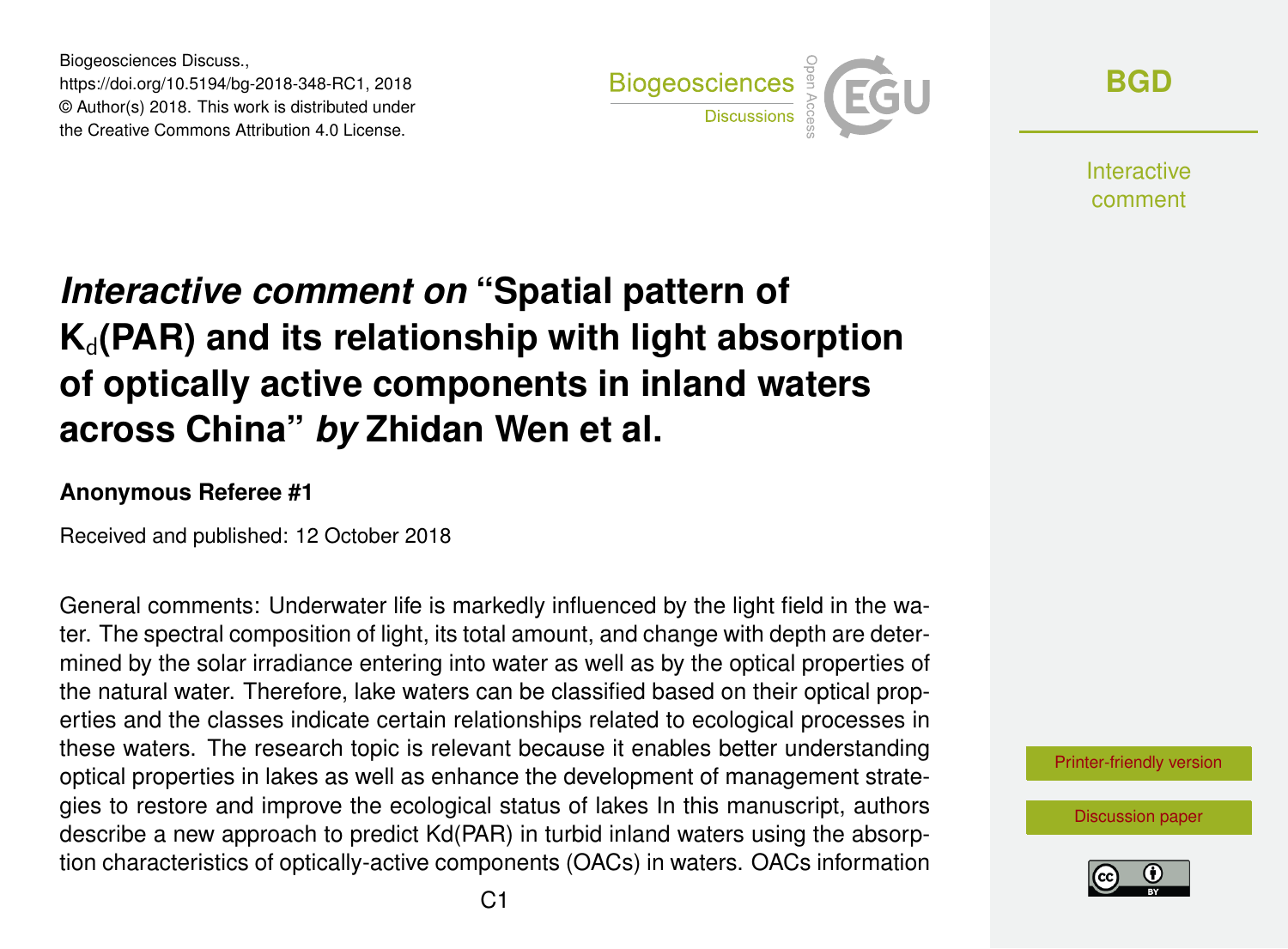can be retrieved from widely available satellite images, thus allowing large-scale and high frequency assessment of photosynthetic active radiation and ecological health of lakes. To demonstrate the new approach, they used data collected from 141 lakes and reservoirs over a 3-year period. The study rationale and objectives are well stated and grounded in existing literature. Methodology is sound and adequately described, and conclusions of the study are supported by the data presented. The manuscript is publishable, but the text requires a great deal of editing. My detailed comments are listed below.

The abstract doesn't include all important from the paper: for example, the aim of the study was not even mentioned. The abstract should be more concrete too! "This study highlights the ..."; "... findings which have application for monitoring Kd(PAR)..." In manuscript, why are you going from OACs to aOAC? Sometimes, you write OAC, other time you write aOACs. Unless there is a valid reason, it is important to use the same abbreviation throughout the manuscript. Line 38 and throughout the manuscript, the citations should be presented as the followed format (First author, et al., year), please do not list all authors in the text. Line 43 "optically active compounds" and "optically active components". You need to develop some consistency regarding the use of terms. Line 61-64 A reference is required here. Line 117-137 Condense these sentences. Limit your description to details that would help readers under the context of the study. This section is not your emphasis. You can reduce the length as soon as possible. Line 138-144 Same thing here. These details are superfluous. Please do not in so much detail. Line 160 I care how long the samples are stored in the field and how to be stored. Line 211 Has this classification been used before? If so, provide reference. In addition, and more importantly, this is the only time reference is made to CHAID approach in the entire manuscript. There is no reason to list the method, if it is not used in the analysis of data presented in the manuscript. Line 221 I think, it's more precise to say "point". An entire lake can be viewed as a study site. Line 227 That sentence is a repetition of information that has just been provided. Line 234 Sometimes you use trophic status but sometimes trophic state. Please the consistent

## **[BGD](https://www.biogeosciences-discuss.net/)**

Interactive comment

[Printer-friendly version](https://www.biogeosciences-discuss.net/bg-2018-348/bg-2018-348-RC1-print.pdf)

[Discussion paper](https://www.biogeosciences-discuss.net/bg-2018-348)